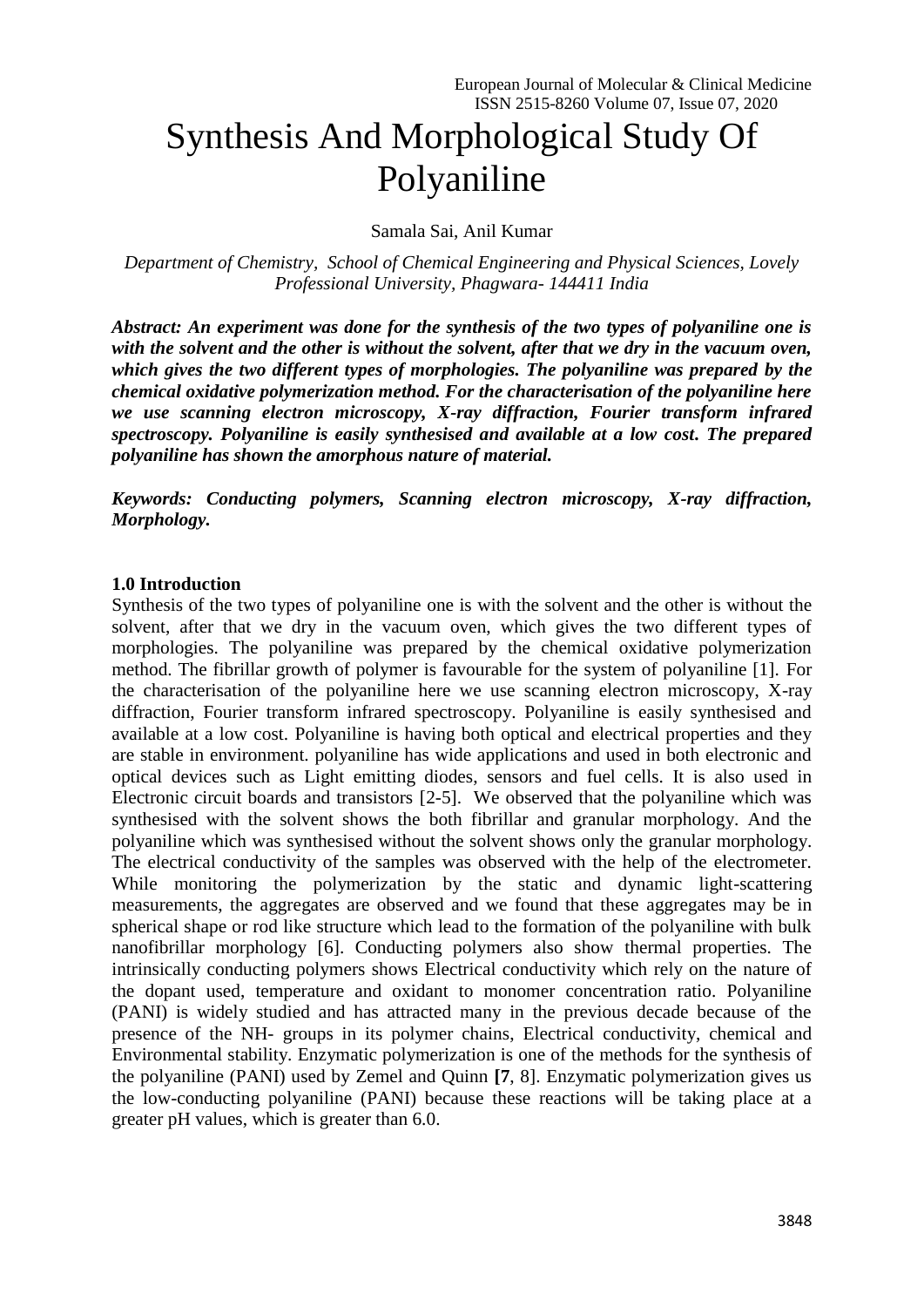# **2.0 Experimental work**

#### **Materials Used**

1M HCl (37% purity, Merck) as a dopant, APS (98% purity, Merck) as an oxidant, Aniline (C6H5NH2; 99% purity, Merck) as a monomer, potassium dichromate, Distilled water (200ml). In this work polyaniline has been prepared, in which APS has been added in the solution form designated s PANI.

# **2.1 Synthesis of PANI**

Apparatus was cleaned and dried. Firstly 200 ml of 1M HCL was prepared and then taken into the 250ml conical flask.  $4.564g$  of ammonium peroxydisulfate  $(NH_4)_2S_2O_8$  is dissolved in a 50ml volumetric flask using distilled water, which is an oxidant added to the flask. Now start stirring the solution with the help of magnetic stirrer for 20 minutes. To this 4 ml aniline is added to the solution. The 4 ml aniline should be added dropwise. Then stir the entire solution for and about 3 hours. Note the temperature should be monitored and it should be maintained in the range of 0 to 3°C. and the pH between 0 to 3. After the completion of stirring, we can observe a dark green precipitate solution is formed. Now filter the solution using Buchner funnel then we get the dark green precipitate. Wash the precipitate with the 1M HCL solution and then with acetone. Now put it in an oven for drying at the temperature of 70°C. Then make it into the powdered form. Finally, we get the desired product which is in dark-green colour.

# **3.0 Characterizations**

#### **3.1 X-Ray Diffraction**

The characterization of the polyaniline samples of both salt and solution is carried out in XRD using radiation of the Cu K $\alpha$  (Bruker, Specifications: Cu K $\alpha$  1.54A<sup>0</sup>, Company Name: D8 Advance). The crystalline material phase can be detected using this technique. Degree of crystallinity can be obtained. The materials of the amorphous are produced constantly when the beam of X-ray scattered by the portions of non-crystalline. The lines of the diffraction take place due to the portions of the crystalline.

# **3.2 Scanning Electron Microscopy**

On the scanning electron microscope (JEOL, Specifications: JSM-7610Fplus, Company Name: JEOL India Private Limited), the images of PANI salt and PANI solution samples are figured out. 5kV is the accelerating voltage applied. In order to obtain the images of the required samples which are dried, the polyaniline samples of both salt and solution are placed on the carbon conductive tape then coating is done. with the help of the tape of carbon to the sample holder of aluminum samples were adhered.

#### **4.0 Result and Discussion**

# **4.1 X-Ray Diffraction**

In the peak of x-ray diffraction, the polymer crystallinity order is shown by the half-width to height ratio which can be observed. The metallic conductive state exhibited by the highly ordered systems therefore there is more attentiveness on the conducting polymers which have crystallinity along with the orientation. we can also find low intensity peaks. From the (**Fig.1**) the PANI solution sample shows semi-crystalline peak of PANI. From the pattern crystalline material concluded as the sample. We examined that the polyaniline which was synthesized using with the solvent has high crystallinity as compared to the polyaniline which was synthesized using without the solvent [9]**.**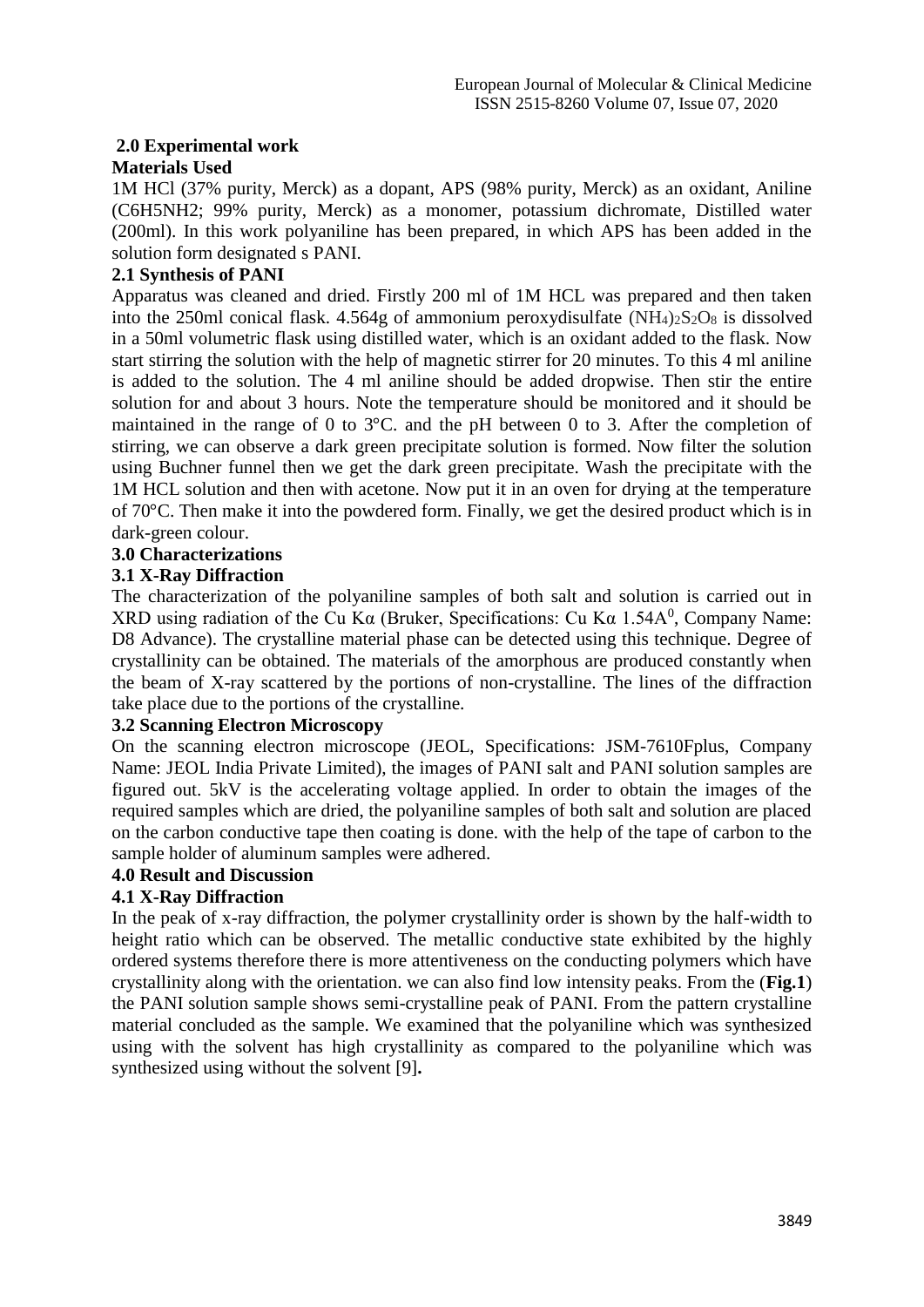

#### **4.2 Scanning electron microscopy**

The two images Depicts the polyaniline microstructures where the conditions are air as well as vacuum drying. The polyaniline which was synthesized using the solvent had shown the mixed morphology that is granular and fibrillar. And the polyaniline which was synthesized without using the solvent had shown the morphology of granular. By using the electrometer, we evaluate the samples electrical conductivities.



**Fig 3:** FESEM of PANI

2 milli liter of aniline was added dropwise in the solution. The rate of aniline addition could be the cause for the dual type morphology. There is decline in the density and increase in the volume in the case of nanofibers [10-13]. The grains in the granular morphology are interlinked which depicted the necessary binding energy in order to amalgamate with one other in the case of the polyaniline synthesized without solvent [14-18].

#### **5.0 Conclusion**

By the SEM characterization we can able to know what type of morphology that the samples show or exhibit. We can also compare the electrical conductivity of dual morphology with the singular morphology. The reduction in the polyaniline conductivity can also be known with the solvent as well as with the without solvent. We examined that the PANI which was synthesized using without solvent has less crystallinity as compared to the PANI which was synthesized using with solvent. It is not simply degraded by the normal conditions of the weather such moisture, temperature and other.

#### **6.0 References**

[1]. Abel, S.B., Yslas, E. I., Rivarola, C.R. and Barbero, C. A., (2018). Synthesis of polyaniline (PANI) and functionalized polyaniline (F-PANI) nanoparticles with controlled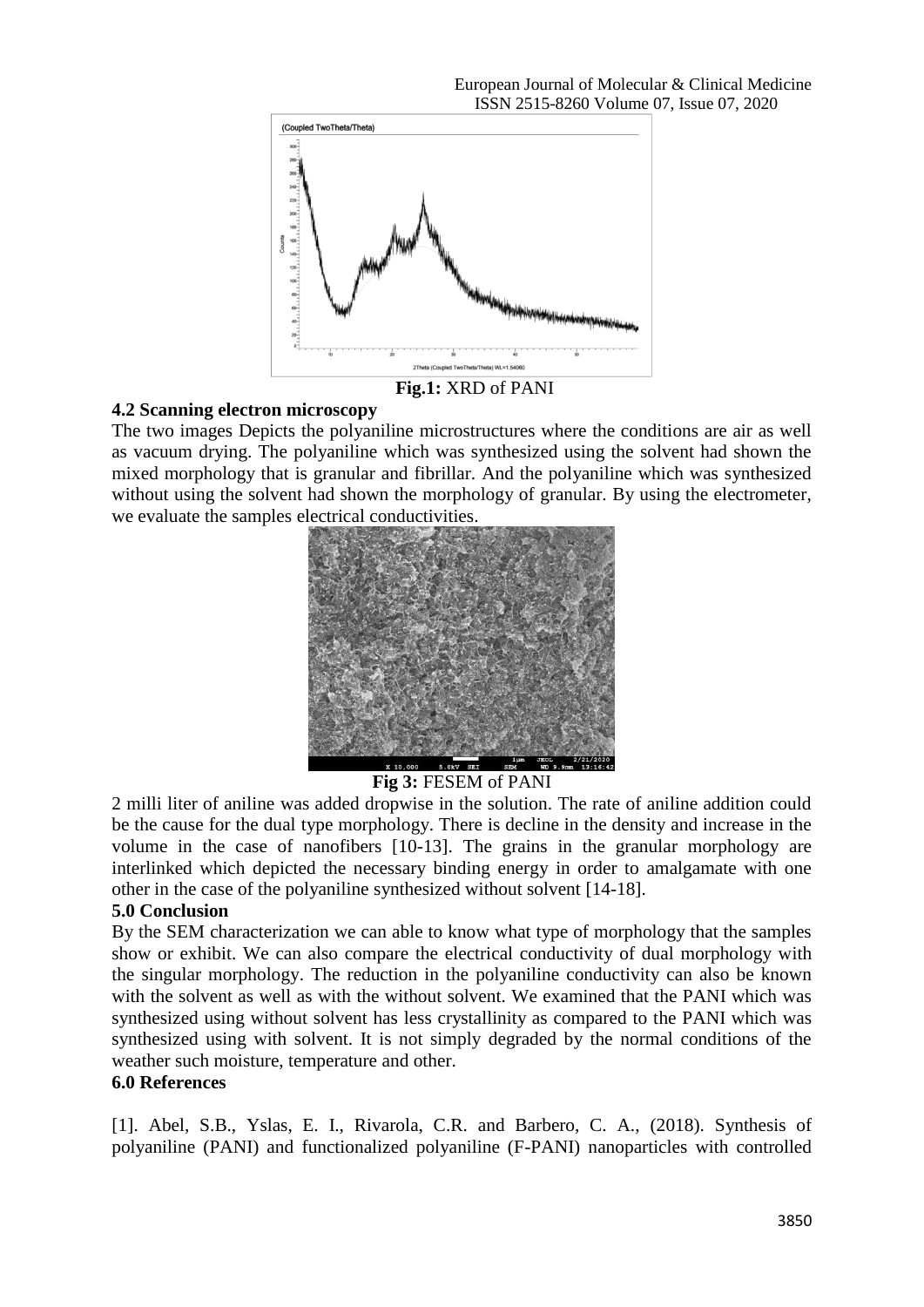size by solvent displacement method. Application in fluorescence detection and bacteria killing by photothermal effect, Nanotechnology, 29, 12 p. 125604.

[2]. Kumar, A., Jangir, L. K., Kumari, Y., Kumar, M., Kumar, V. and Awasthi, K., (2016). Electrical behavior of dual-morphology polyaniline. *Journal of Applied Polymer Science* ,133,p. 44091.

[3] Mukherjee, R. (2020). Electrical, thermal and elastic properties of methylammonium lead bromide single crystal. *Bulletin of Materials Science*, *43*(1), 1-5.

[4] Mukherjee, R., Chuang, H. J., Koehler, M. R., Combs, N., Patchen, A., Zhou, Z. X., & Mandrus, D. (2017). Substitutional Electron and Hole Doping of WSe 2: Synthesis, Electrical Characterization, and Observation of Band-to-Band Tunneling. *Physical Review Applied*, *7*(3), 034011.

[5] Mukherjee, R., Lawes, G., & Nadgorny, B. (2014). Enhancement of high dielectric permittivity in CaCu3Ti4O12/RuO2 composites in the vicinity of the percolation threshold. *Applied Physics Letters*, *105*(7), 072901.

[6] Boeva, Z. A. and Sergeyev, V.G., (2014), Polyaniline: Synthesis, properties, and application. *Polymer Science Series C*, 56, p. 144–153.

[7] Mudila, H., Prasher, P., Kumar, M., Kumar, A., Zaidi, M. G. H. and Kumar, A., (2019). Critical analysis of polyindole and its composites in supercapacitor application. *Materials for Renewable and Sustainable Energy*, 8(2), p. 1-19.

[8] Mukherjee, R., Huang, Z. F., & Nadgorny, B. (2014). Multiple percolation tunneling staircase in metal-semiconductor nanoparticle composites. Applied Physics Letters, *105*(17), 173104.

[9] Mudila, H., P. Prasher, M. Kumar, H. Kapoor, A. Kumar, M. Zaidi and A. Verma (2018), An insight into Cadmium poisoning and its removal from aqueous sources by Graphene Adsorbents, *International Journal of Environmental Health Research,* 29(1) p. 1-21.

[10] Akbarinezhad, E., [Ebrahimi,](https://www.sciencedirect.com/science/article/abs/pii/S0379677912002780#!) M. and Sharif, F., (2012), Preparation of polyaniline and self-doped polyaniline–clay nanocomposites in supercritical  $CO<sub>2</sub>$ : Synthesis and conductivity study, *Synthetic Metals,* 162 (21-22) p. 1879-1886.

[11] Mudila, H, M.G.H. Zaidi, S. Rana and S. Alam (2016).Comparative electrochemical study of sulphonated polysulphone binded graphene oxide supercapacitor in two electrolytes. *Carbon Letters*, 18(1); p. 43-48.

[12] Mudila, H, P. Prasher, S. Rana, B. Khati and MGH Zaidi. (2018). Electrochemical Oxidation-Reduction and Determination of Urea at Enzyme Free PPY-GO Electrode. *Carbon letters*, 26 (1), p. 88-94.

[13] Kumar, A., Kumar, V., Sain, P. K., Kumar, M and Awasthi, K., (2018). Synthesis and characterization of polyaniline membranes with secondary amine additive containing N, N' dimethyl propylene urea for fuel cell application. *Internnational Journal of Hydrogen Energy*, 43 (47), p. 21715-21723.

[14] Kumar, A.,Kumar, V., Kumar, M. and Awasthi, K, (2017). Synthesis and characterization of hybrid PANI/MWCNT nanocomposites for EMI applications. *Polymer Composite*, 39 (11), p. 3858-3868.

[15] Lin, Y., Singh, A., Ebenso, E. E., Wu, Y., Zhu, C., & Zhu, H. (2015). Effect of poly (methyl methacrylate-co-N-vinyl-2-pyrrolidone) polymer on J55 steel corrosion in 3.5%